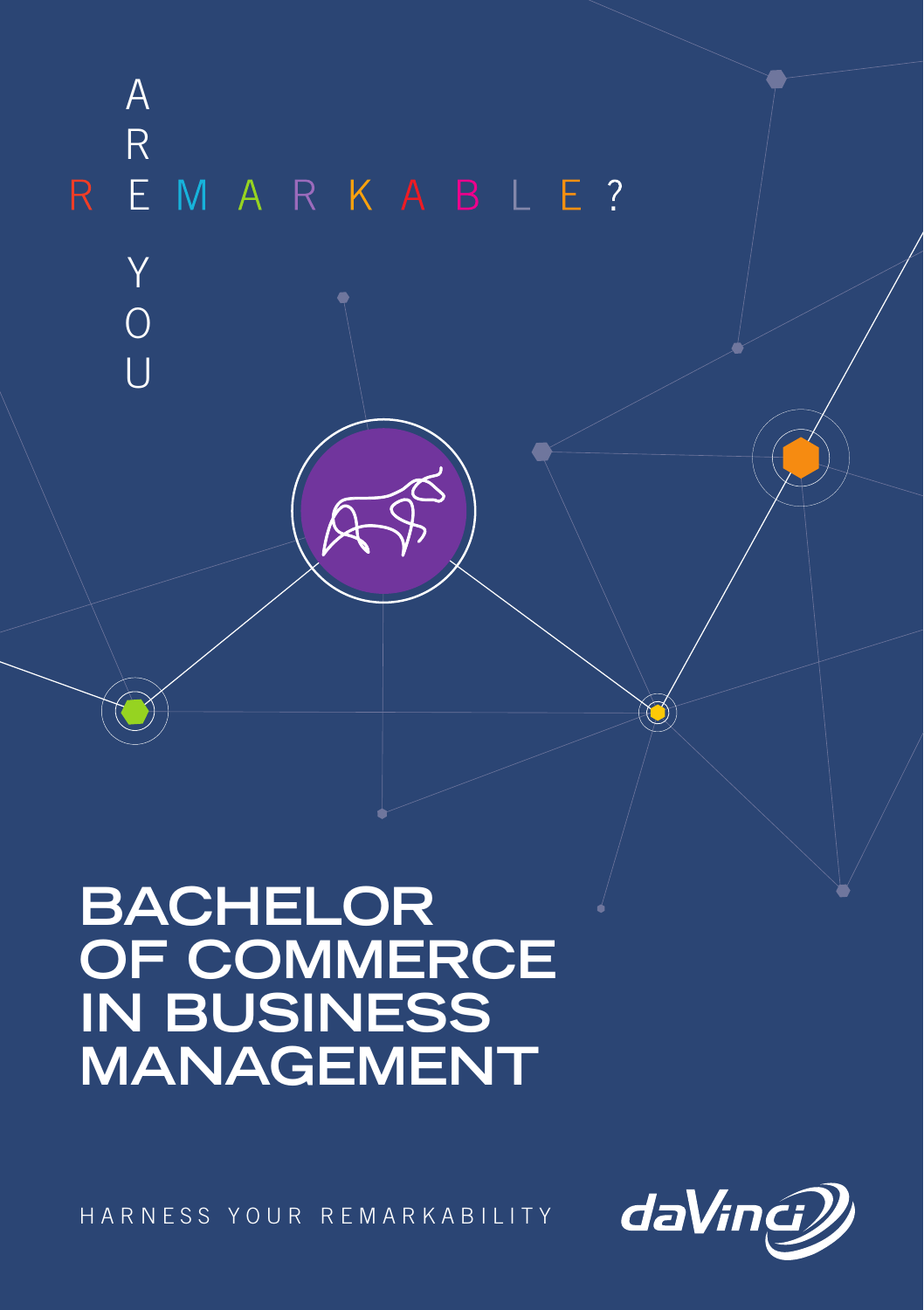# ABOUT THE DA VINCI INSTITUTE

The Da Vinci Institute for Technology Management (PTY) Ltd (Da Vinci) is registered by the Department of Higher Education and Training (DHET) as a Private Higher Education provider under the Higher Education Act 1997, registration no. 2004/ HE07/003. The Institute offers higher education qualifications in the distance mode of delivery, accredited by the Council on Higher Education (CHE) and registered on the National Qualifications Framework (NQF) by the South African Qualifications Authority (SAQA).

The Institute's strategic intent is to strengthen the growth of agile, aligned and engaged leaders, who co-create innovative ecosystems and sustainable transformational societies. To align with this strategic intent, Da Vinci facilitates the holistic development of diverse leaders, incorporating excellence in the management of technology, innovation, people and systemic thinking in all offerings.

Through its engagement with an approach to knowledge production called Mode 2, Da Vinci is focused on the creation of knowledge that is trans-disciplinary in nature, socially relevant, actively promotes diversity and heterogeneity, and of which the intent is to apply situated learning, problem probing and decision making, to solve work-based challenges, and contribute towards the professional development of the people involved.

Da Vinci prepares entrepreneurs, prospective managers and business leaders to take control of their working environments, by integrating a framework into its programmes called the TIPS™ Managerial Leadership Framework (This looks at the Management of Technology, Innovation and People in a Systemic way) that contributes to the overarching field of Business Leadership and promotes agility, alignment and engagement of people at work.

By facilitating a true mode 2 learning experience for our students and sponsors alike, The Institute's approach can meet everchanging organisational performance needs.

## DREAM Influence the co-creation of sustainable societies

PROMISE Co-creating realities

## **PURPOSE**

Growing agile, aligned and engaged leaders

#### STRATEGIC INTENT

To strengthen the growth of agile, aligned and engaged leaders, who co-create innovative ecosystems and sustainable transformational societies

# CORE PRINCIPLES

- Being curious
- Seeking truth
- Leveraging interconnectedness
- Awakening the senses
- Taking responsibility for crafting just and dynamic societies
- Embracing holism and living harmoniously
- Appreciating the shadow
- Mastering balance with integrity

# OVERVIEW OF THE BACHELOR OF COMMERCE IN BUSINESS MANAGEMENT

The Bachelor of Commerce in Business Management is aimed at developing managers who will fully appreciate the importance of socio-economic transformation for South Africa and be empowered to appropriately respond to it. Students will focus on the key elements of business management, organisational behaviour, systems thinking, technology management and innovation management.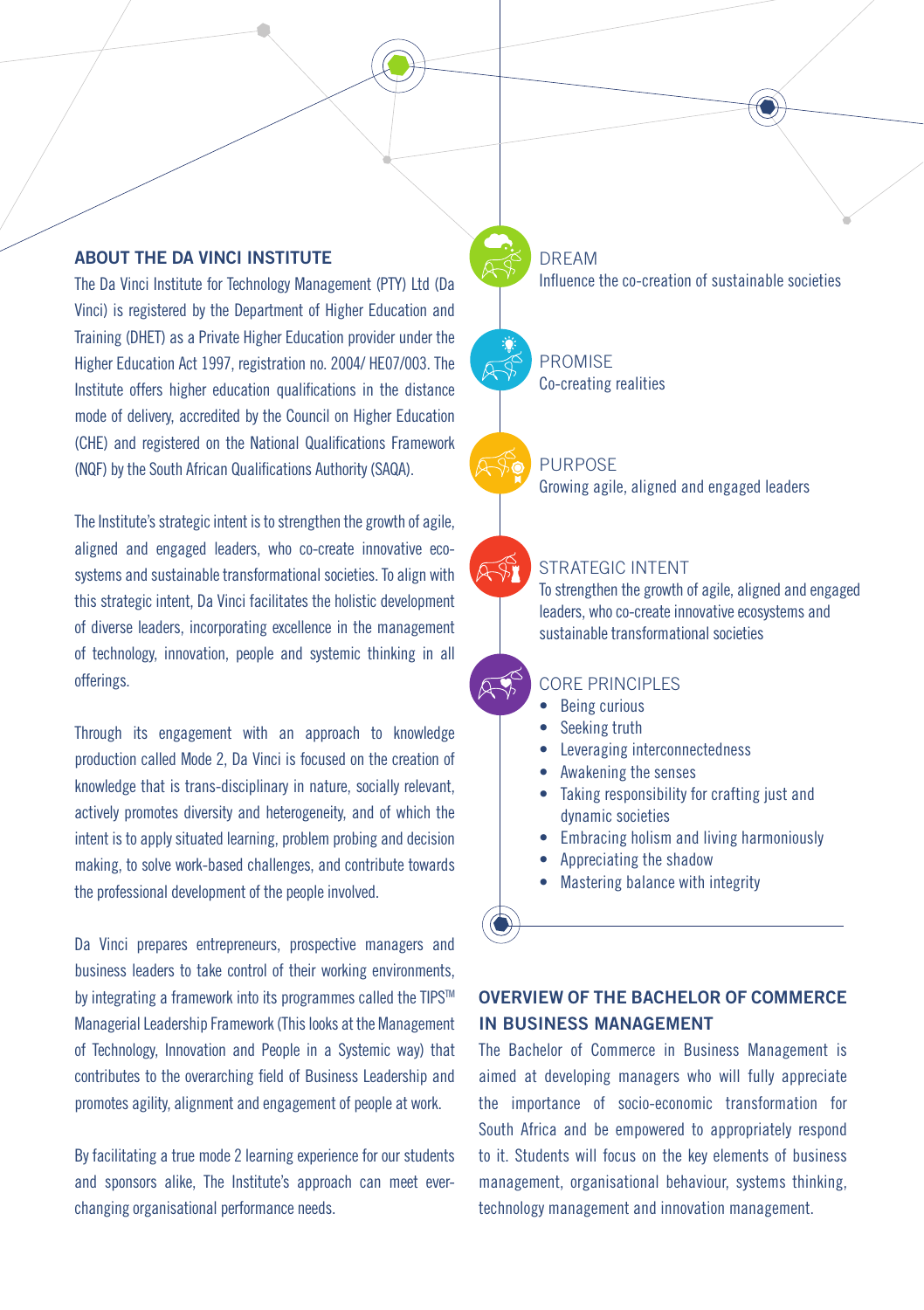The Bachelor of Commerce in Business Management was designed to prepare future business leaders for the multifaceted world of work. The programme seeks to promote the development of knowledge, skills and capabilities required within varied management, administration and leadership contexts, by focusing on the business leadership discipline posited against the overarching field of business management and administration. This takes cognisance of the complex inter-relationship of a number of elements that will contribute to and enhance, the sustainability of business ventures, including the management of technology; the management of innovation; and, the management of people, within a systems thinking framework.

The qualification is thus structured in such a way that it introduces individuals to the core competencies needed to identify and leverage business opportunities (including opportunities provided through social enterprises), and establish practices that will enhance the viability of ventures. These competencies will include the latest in local and global trends in business management, administration and leadership within a business and/or social enterprise environment. The foundation of the curriculum is built on a combination of widely acknowledged Business Management disciplines, coupled with the choice of elective modules in the curriculum that hone students' skills in a particular area.

# MINIMUM ADMISSION REQUIREMENTS

- National Senior Certificate NSC/SC (a) A minimum of 30% for English or a minimum of 33.3% in English for the Senior Certificate (SC) coupled with:
- If the candidate offered 6 NSC/SC (a) 20 credit subjects, an achievement rating of 4 (50%) or better in 4 NSC/ SC(a) subjects; OR
- If the candidate offered a mix of SC, NSC and SC (a) 20-credit subjects and passes an achievement rating of 4 (50%) or better in at least four subjects, which must be Higher Grade SC and/or NSC and/or SC (a) subjects; OR
- $\circledcirc$  NC(V) Level 4 In addition a student must (a) achieve at least 60 % in three fundamental subjects, including English, (b) achieve at least 70% in four vocational subjects, chosen from the NC (V) Level 4 subjects; OR
- Alternatively a Higher Certificate, an Advanced Certificate or Diploma in a cognate field.

#### Additional Institutional Entry Requirements:

All applicants to the BCom programme must comply with the following minimum requirements: English First language: 50% English Second Language: 60% and Mathematics: 50%; Maths Literacy: 70%.

For all information and/or assistance related to admission requirements, recognition of prior learning, mature age exemption, study visas and permits please email admissions@ davinci.ac.za alternatively see www.davinci.ac.za

## DELIVERY OF THE PROGRAMME

The mode of delivery is distance learning, which utilises a wide range of teaching and learning methodologies and digital support.

# WHY ENROL FOR THIS PROGRAMME

Students will enjoy the following benefits:

- Modules are designed around the role of business management
- Learning interventions are aligned to emerging market realities and related strategies
- Workshops are lectured by industry experts
- A variety of assessment techniques are applied
- Programme scheduling is flexible
- Content promotes awareness of the benefits of being entrepreneurial